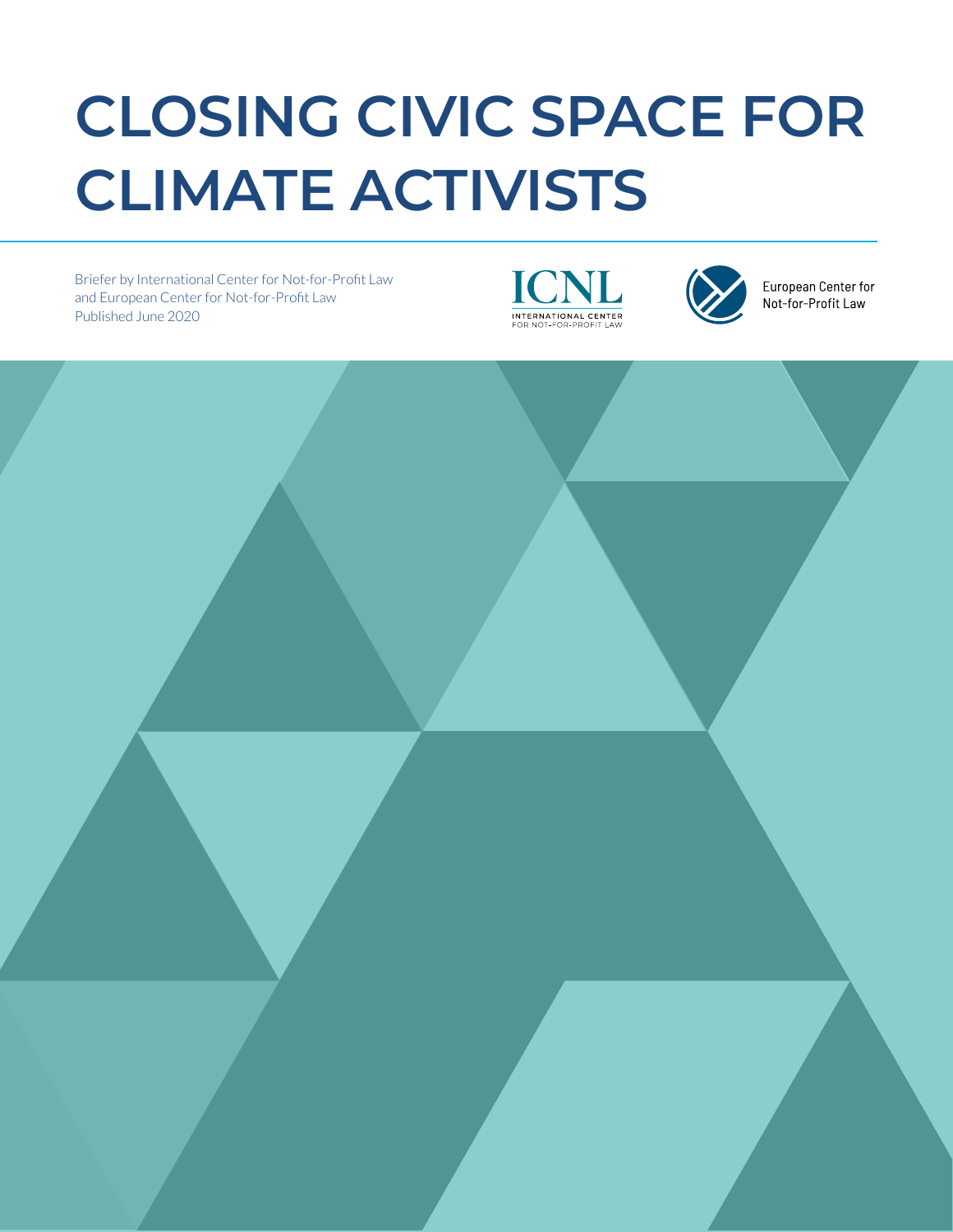## **INTRODUCTION**

The rise of a global climate movement has been accompanied by a **crackdown on civic space for climate activists** worldwide. As climate strikes, protests, and mass mobilization become more widespread, many governments have teamed up with private actors to quell climate activism. This suppression has taken many forms, from laws criminalizing legitimate expression and assembly, to attempts to paint activists as "eco-terrorists," to civil lawsuits and physical persecution.

The repression of progressive climate actors is consistent with the disproportionate risks endured by environmental human rights defenders (EHRDs), a situation long recognized but little remedied by states or the international community.1 As climate justice, indigenous rights, and traditional land and resource defense increasingly intersect, we expect the persecution of both environmental and climate activists to rise.

This briefer outlines some of the common legal and extralegal measures used to target civil society actors working on climate justice.2 Many of these measures **violate international and regional law**, 3 and threaten civil society's ability to function and find solutions to urgent global environmental challenges. Surveillance, freedom of expression, and digital threats to climate activists may increase as a result of COVID-19, as states enact emergency measures that further enhance their powers. Similarly, restrictions on assembly rights may outlast the pandemic, and states must be

#### *We are grateful to 350.org for their review and input into this briefer.*

1 For many decades, environmental activism has been one of the most dangerous arenas for civil society actors. The majority of human rights defenders killed in 2018 were involved in work relating to land, indigenous and environmental issues. For more, see [https://www.](https://www.frontlinedefenders.org/sites/default/files/global_analysis_2018.pdf) [frontlinedefenders.org/sites/default/files/global\\_analysis\\_2018.pdf,](https://www.frontlinedefenders.org/sites/default/files/global_analysis_2018.pdf) and [https://www.](https://www.globalwitness.org/en/campaigns/environmental-activists/enemies-state/) [globalwitness.org/en/campaigns/environmental-activists/enemies-state/](https://www.globalwitness.org/en/campaigns/environmental-activists/enemies-state/).

2 This briefer focuses on threats to climate activists, as opposed to environmental human rights defenders more broadly. For more on threats to environmental civil society actors, please see *Environmental Advocacy: Challenges to Environmental Groups' Rights to Assemble, Associate and Express their Opinions*, 7 Global Trends in NGO Law (2016), [http://dev01.icnl.org/](http://dev01.icnl.org/news/news/2016/Global%20Trends%20Vol%207%20iss%201.pdf) [news/news/2016/Global%20Trends%20Vol%207%20iss%201.pdf](http://dev01.icnl.org/news/news/2016/Global%20Trends%20Vol%207%20iss%201.pdf).

3 To learn more about relevant international standards on assembly, please visit [https://www.](https://www.icnl.org/our-work/freedom-of-assembly) [icnl.org/our-work/freedom-of-assembly](https://www.icnl.org/our-work/freedom-of-assembly). For more on the right to participate in public affairs, please see <https://www.icnl.org/our-work/public-participation>; for the freedoms of association and expression, click [here](https://www.icnl.org/our-work/freedom-of-association) and [here](https://www.icnl.org/our-work/freedom-of-association).

climate<br>ctivists<br>|dwide.<br>| The rise of a<br>global climate<br>movement<br>has been **global climate movement has been accompanied by a crackdown on civic space for climate activists worldwide.**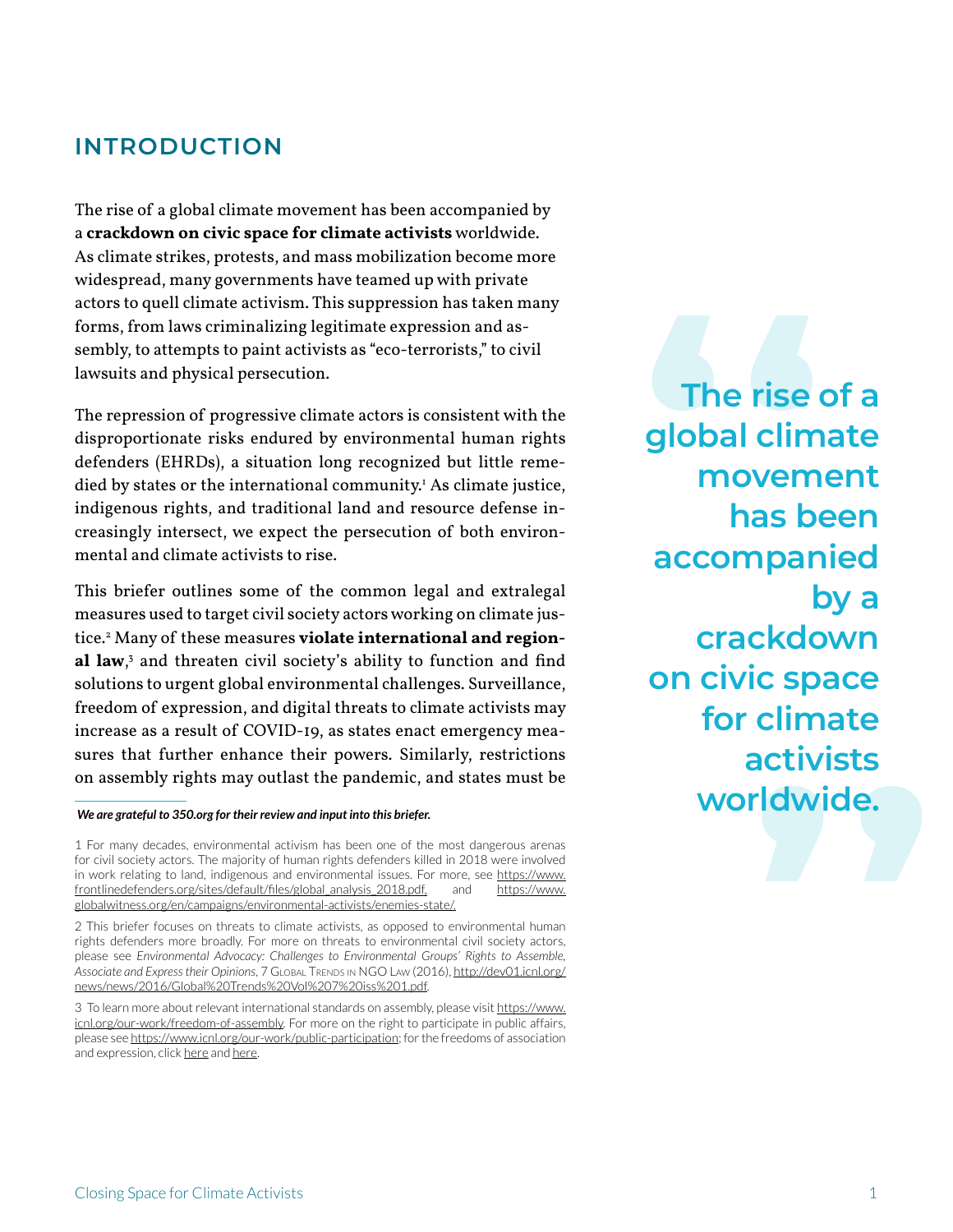careful to ensure that climate, environmental, and other forms of activism remain fully protected in line with international law.4

# **THREATS TO ASSEMBLY**

**Protest bans and restrictions** Governments have implemented assembly bans for climate strikes and protests, including [banning Extinction Rebellion protests in London](https://www.bbc.com/news/uk-50316561) (later overturned by UK courts). The Australian Prime Minister threatened to ["outlaw" climate protests,](https://www.dw.com/en/australian-pm-threatens-to-outlaw-climate-protests/a-51082768) while [Tasmania attempted to ban pro](https://www.theguardian.com/australia-news/2020/feb/26/bob-brown-foundation-activist-ban-on-protesting-in-tasmanian-forest-lifted-by-court)[tests in its forests](https://www.theguardian.com/australia-news/2020/feb/26/bob-brown-foundation-activist-ban-on-protesting-in-tasmanian-forest-lifted-by-court) under workplace safety laws (also overturned in court). Other governments have limited or denied requests for climate protests. Russian authorities refused permission to youth activist Arshak Makichyan for a climate strike [\(eventually jailing](https://www.theguardian.com/world/2019/dec/20/russian-climate-activist-inspired-by-thunberg-is-jailed)  [him\)](https://www.theguardian.com/world/2019/dec/20/russian-climate-activist-inspired-by-thunberg-is-jailed), while South African municipalities imposed [extra-legal](https://www.hrw.org/report/2019/04/16/we-know-our-lives-are-danger/environment-fear-south-africas-mining-affected)  [requirements](https://www.hrw.org/report/2019/04/16/we-know-our-lives-are-danger/environment-fear-south-africas-mining-affected) such as prior approval for protests, despite the absence of such requirements in South African law. France enforced [a blanket ban on demonstrations](https://www.theguardian.com/environment/2015/nov/27/paris-climate-activists-put-under-house-arrest-using-emergency-laws) and placed key climate activists under house arrest before the 2015 Paris climate summit, and [Po](https://www.business-humanrights.org/en/poland-un-experts-urge-govt-to-ensure-meaningful-civic-space-at-climate-talks-amid-concerns-over-law-limiting-protest-rights-0)land [adopted a law specifically written for the 2018 Conference](https://www.business-humanrights.org/en/poland-un-experts-urge-govt-to-ensure-meaningful-civic-space-at-climate-talks-amid-concerns-over-law-limiting-protest-rights-0) [of Parties \(COP24\) of the UN Framework Convention on Climate](https://www.business-humanrights.org/en/poland-un-experts-urge-govt-to-ensure-meaningful-civic-space-at-climate-talks-amid-concerns-over-law-limiting-protest-rights-0)  [Change that limited spontaneous protest in the town of the event.](https://www.business-humanrights.org/en/poland-un-experts-urge-govt-to-ensure-meaningful-civic-space-at-climate-talks-amid-concerns-over-law-limiting-protest-rights-0)

**Criminalization of non-violent protest actions** Governments have arrested scores of climate protesters engaged in peaceful protest actions, and passed laws to criminalize formerly legal protest methods. In Queensland, Australia, [the use of lock](https://www.theguardian.com/australia-news/2019/oct/24/queensland-parliament-passes-laws-to-crack-down-on-climate-protesters)[on devices](https://www.theguardian.com/australia-news/2019/oct/24/queensland-parliament-passes-laws-to-crack-down-on-climate-protesters), relied on by protesters for more than a century (including suffragettes in 1908), now carries fines and jail time up to two years, with [police allowed to search protesters](https://www.abc.net.au/news/2019-08-20/climate-protester-tactics-called-extremist-palaszczuk-government/11431336) they suspect of being in possession of such devices. The UK has [jailed anti-frack](https://www.independent.co.uk/environment/fracking-protesters-jailed-cuadrilla-little-plumpton-lancashire-shale-gas-drilling-a8556331.html)[ing activists](https://www.independent.co.uk/environment/fracking-protesters-jailed-cuadrilla-little-plumpton-lancashire-shale-gas-drilling-a8556331.html) for more than a year under its "public nuisance" laws.

**Critical infrastructure laws** [Laws specifically targeting](https://www.icnl.org/usprotestlawtracker/?location=&status=enacted&issue=&date=&type=legislative)  [activists protesting around "critical infrastructure"](https://www.icnl.org/usprotestlawtracker/?location=&status=enacted&issue=&date=&type=legislative) (defined expansively to include fossil fuel installations such as pipelines and oil shipping lanes) have proliferated, particularly in the US, where

ormerly<br>protest<br>ethods.<br>Allen Covernments<br>
have arrested<br>
scores of<br>
climate **have arrested scores of climate protesters engaged in peaceful protest actions, and passed laws to criminalize formerly legal protest methods.**





<sup>4</sup> The COVID-19 pandemic has highlighted concerns around climate change and biodiversity loss, while simultaneously resulting in bans on physical gatherings and protests, including climate strikes. Although it is unclear what the long-term effects of the pandemic will be on climate civic space, it is important that the documentation of prior and new threats to climate and environmental activists continue. More information on governments' responses to the public health crisis and potential impacts on civic freedoms can be found [here](https://www.icnl.org/coronavirus-response).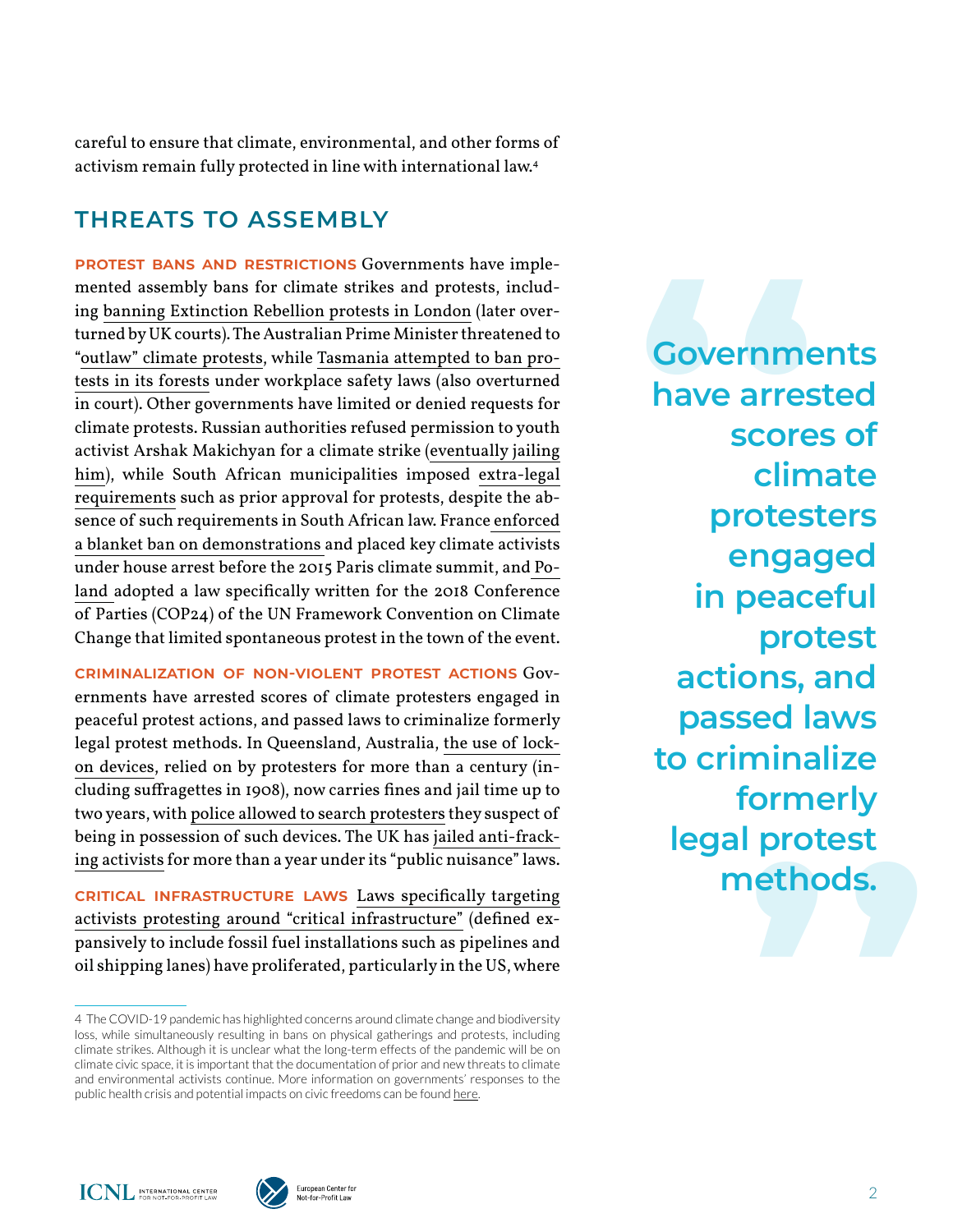11 states enacted critical infrastructure bills between 2017-2020. These laws create new felony offenses, typically for trespass or inhibiting construction, or assisting someone in either of those offenses. Penalties range (e.g. a 5-year prison term for trespass or obstructing construction versus 10 years for tampering with or damaging critical infrastructure), with fines in the hundreds of thousands (and up to [\\$1,000,000 in Oklahoma](http://webserver1.lsb.state.ok.us/cf_pdf/2017-18%20ENR/hB/HB1123%20ENR.PDF) for an organization that conspires with someone who violates the Act). These laws have been used to arrest environmental and climate activists in [Louisiana](https://theintercept.com/2018/08/22/recent-arrests-under-new-anti-protest-law-spotlight-risks-that-off-duty-cops-pose-to-pipeline-opponents/) and [Texas](https://www.npr.org/2019/09/25/763530303/activists-say-new-laws-to-protect-critical-infrastructure-aim-to-silence-them). Alberta, Canada is considering a [similar law,](https://www.theglobeandmail.com/canada/alberta/article-alberta-tables-bill-that-would-jail-pipeline-protesters-for-up-to-six/) and for several years [Brazil](http://www.planalto.gov.br/ccivil_03/_ato2015-2018/2016/lei/l13260.htm) and [Venezuela](http://www.controlciudadano.org/web/wp-content/uploads/Ley-Org%C3%A1nica-de-Seguridad-de-la-Naci%C3%B3n.pdf) have had laws that make it difficult and risky to engage in advocacy, protest, or civil disobedience around critical infrastructure, including oil and gas facilities.

#### **THREATS TO ASSOCIATION, EXPRESSION, AND THE RIGHT TO INFORMATION**

**Operational barriers** Governments have been threatening environmental groups' right to association through a number of measures. These include (1) *applying new procedural requirements*, such as [burdensome audits in Canada](https://www.cbc.ca/news/politics/7-environmental-charities-face-canada-revenue-agency-audits-1.2526330); requiring NGOs to obtain permit approvals from energy ministries for their activities in [Uganda;](https://www.hrw.org/report/2012/08/21/curtailing-criticism/intimidation-and-obstruction-civil-society-uganda) and creating complex registration, administrative, or renewal requirements in [China](https://reliefweb.int/sites/reliefweb.int/files/resources/ACT3096472019ENGLISH.PDF) and Bolivia, forcing many environmental groups underground. Such measures are common civic space restrictions to which environmental groups are disproportionately subject, along with other [at-risk groups](https://www.ohchr.org/Documents/Issues/FAssociation/A-HRC-26-29_en.pdf).

Governments have also (2) *withheld benefits and access to foreign funding*, stripping or threatening to strip environmental groups of charity status and associated benefits in [Germany](https://www.dw.com/en/german-tax-offices-target-charities-deemed-too-political/a-51420479) and [Australia](https://www.theguardian.com/environment/2014/jun/30/liberal-party-environmental-groups-charitable-status) on the grounds of being "too political"; and limiting their foreign funding and ability to operate, as with [Greenpeace in India](https://www.reuters.com/article/us-india-greenpeace/greenpeace-india-shuts-two-offices-cuts-staff-after-donations-row-idUSKCN1PR0BT) under the Foreign Contribution (Regulation) Act.

Since 2012, Russia's "foreign agents" law has stopped the work of [at least 14 en](https://www.hrw.org/news/2017/11/21/russia-year-ecology-sham)[vironmental organisations](https://www.hrw.org/news/2017/11/21/russia-year-ecology-sham), particularly those advocating against state-sanctioned development projects. In June 2019, the head of [Ecodefence!,](http://www.climatenetwork.org/category/tags/russia) a member of the Climate Action Network, had to flee Russia to avoid [arrest](https://www.hrw.org/news/2019/06/25/russia-environmentalist-faces-criminal-charges) under the law.

Finally, in some cases governments have (3) *dissolved CSOs altogether*, as [Ecuador](https://www.sierraclub.org/planet/2014/05/indigenous-amazonian-people-threatened-oil-drilling)  [did with Fundación Pachamama](https://www.sierraclub.org/planet/2014/05/indigenous-amazonian-people-threatened-oil-drilling), an indigenous and environmental rights organization that opposed oil drilling in the Amazon rainforest (later [reinstated](https://www.business-humanrights.org/en/ecuador-govt-decides-fundaci%C3%B3n-pachamama-closed-in-previous-administration-to-be-reinstated) by the subsequent administration), and attempted to do with [well-known environmental](https://www.theguardian.com/environment/andes-to-the-amazon/2017/jan/07/ecuadors-leading-environmental-group-fights-forced-closure)  [organization Acción Ecológica.](https://www.theguardian.com/environment/andes-to-the-amazon/2017/jan/07/ecuadors-leading-environmental-group-fights-forced-closure) In [Bolivia,](https://www.hrw.org/world-report/2020/country-chapters/bolivia) the government instituted broad powers to dissolve CSOs, while India [revoked Greenpeace India's permit to operate](https://www.reuters.com/article/us-india-greenpeace/india-orders-greenpeace-to-shut-down-over-fraud-idUSKCN0SV1OP20151106) and ordered it to dissolve on the grounds of allegedly falsified financial documents.

**Surveillance and infiltration** Governments have violated the privacy rights of climate activists and organizations through surveillance. Denmark [wiretapped](https://citizenlab.ca/2009/12/activists-reveal-tactics-used-by-police-to-decapitate-copenhagen-climate-protests/)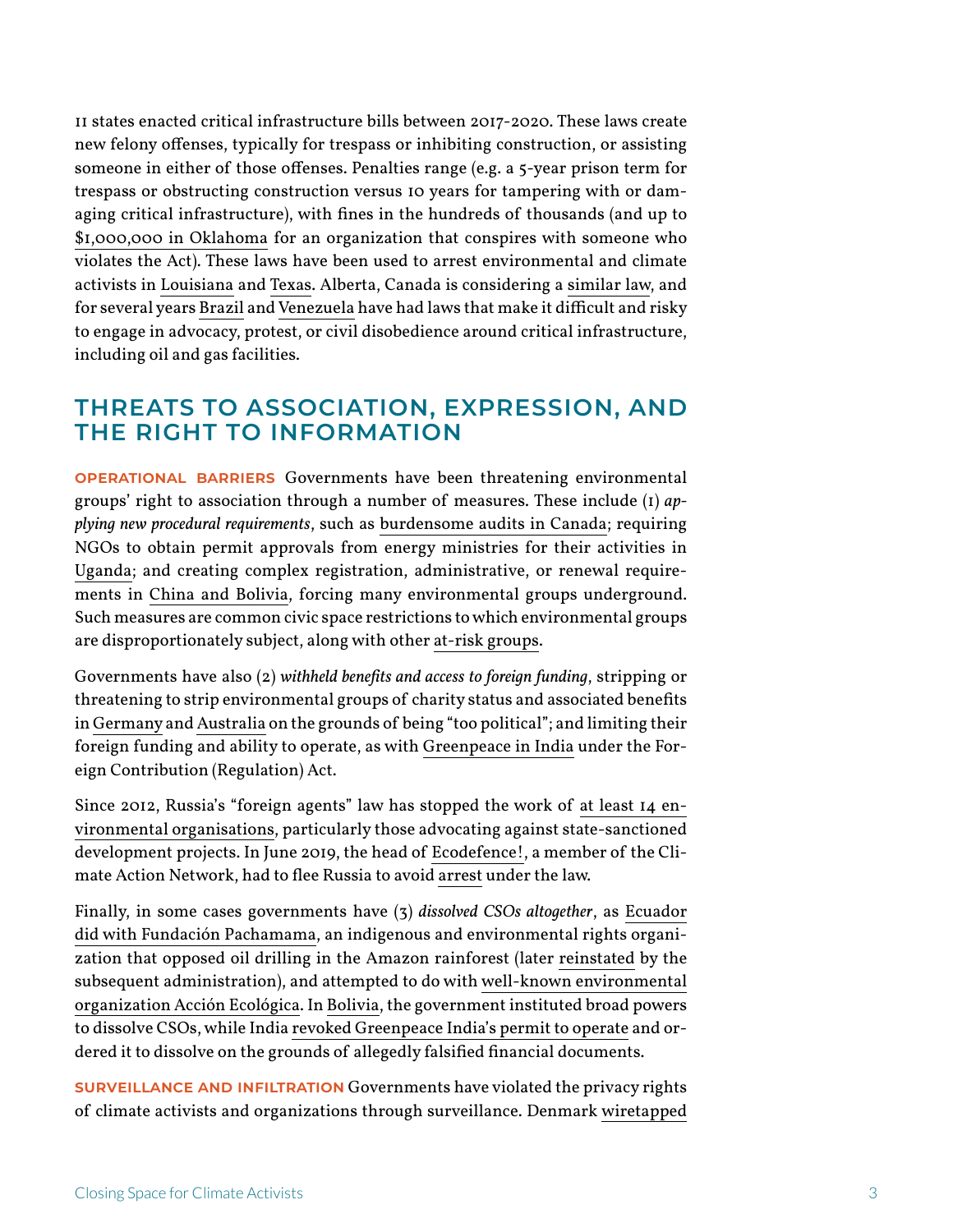climate activists around the Copenhagen climate conference, Poland [accessed and stored private information about COP partic](https://www.ohchr.org/EN/NewsEvents/Pages/DisplayNews.aspx?NewsID=23042&LangID=E)[ipants](https://www.ohchr.org/EN/NewsEvents/Pages/DisplayNews.aspx?NewsID=23042&LangID=E) without judicial review, and Canada launched [heightened](https://www.nationalobserver.com/2019/08/29/features/activists-csis-spying-revelations-were-cold-comfort)  [surveillance operations](https://www.nationalobserver.com/2019/08/29/features/activists-csis-spying-revelations-were-cold-comfort) to gather information about pipeline activists and indigenous groups and pass it on to energy companies. In the US, [the FBI has worked with pipeline companies](https://www.aclu.org/blog/free-speech/rights-protesters/6-ways-government-going-after-environmental-activists) to monitor and interrogate [peaceful environmental activists](https://www.theguardian.com/us-news/2018/dec/13/fbi-climate-change-protesters-iowa-files-monitoring-surveillance-) and groups (such as 350.org) and gather insider information to [interfere with](https://theintercept.com/2016/07/19/blm-fracking-protests/)  [planned protests](https://theintercept.com/2016/07/19/blm-fracking-protests/). The UK has surveilled [thousands of British cit](https://www.theguardian.com/environment/earth-insight/2014/jan/21/fracking-activism-protest-terrorist-oil-corporate-spies)[izens](https://www.theguardian.com/environment/earth-insight/2014/jan/21/fracking-activism-protest-terrorist-oil-corporate-spies) suspected of holding "radical political views," particularly those engaged in civil disobedience to protest climate change. Law enforcement informants in the US and [UK](https://www.theguardian.com/environment/2011/jul/20/police-spy-on-climate-activists-unlawful) [have infiltrated climate](https://theintercept.com/2017/12/11/standing-rock-dakota-access-pipeline-fbi-informant-red-fawn-fallis/) [activist groups](https://theintercept.com/2017/12/11/standing-rock-dakota-access-pipeline-fbi-informant-red-fawn-fallis/), while Ecuador purportedly [installed pro-govern](https://amazonwatch.org/news/2016/1104-ecuadors-indigenous-peoples-strengthen-resolve-to-protect-rights-and-resources)[ment leaders](https://amazonwatch.org/news/2016/1104-ecuadors-indigenous-peoples-strengthen-resolve-to-protect-rights-and-resources) in indigenous organizations in order to facilitate access to large projects in protected territories.

In addition to government-sponsored surveillance, private security firms also spy on climate activists. International companies including British Airways, Porsche, and the Royal Bank of Scotland, as well as energy firms, have employed private security firms to [spy on environmental protesters](https://www.theguardian.com/world/2017/dec/12/surveillance-firms-spied-on-campaign-groups-for-big-companies-leak-shows) perceived as a threat to their business activities. Increasingly sophisticated digital surveillance strategies, from spyware to phishing campaigns, are being employed by governments and companies to gain access to activists' data.

#### **Free expression and right to information restrictions**

Governments have limited coverage of activism at extractive industry sites, [instituting no-fly zones and shooting down media](https://theintercept.com/2017/09/29/standing-rock-dakota-access-pipeline-dapl-no-fly-zone-drones-tigerswan/) [drones filming climate protests](https://theintercept.com/2017/09/29/standing-rock-dakota-access-pipeline-dapl-no-fly-zone-drones-tigerswan/), arresting French journalists for [filming protests](https://www.dw.com/en/french-tv-crew-arrested-in-australia-at-anti-coal-protest/a-49689620) near contested coal mining sites in Australia, and enacting laws limiting criticism or exposure of agribusiness practices (such as "[ag-gag](https://www.npr.org/2019/01/10/683847157/court-strikes-down-iowas-ag-gag-law-that-blocked-undercover-investigations)" and ["food libel](https://cldc.org/aeta-veggie-libel/)" laws in the US). In Russia, a court [fined an environmental activist](https://www.sova-center.ru/misuse/news/persecution/2019/04/d40944/) who posted a satirical poem about mining oligarchs for "mass distribution of extremist materials."

Such repression has extended to online spaces, with government officials issuing [search warrants](https://theintercept.com/2018/01/14/facebook-warrant-pipeline-protest-whatcom-county-justice-department/) for climate activists' Facebook pages. Restrictive free expressive measures also include Australia's threat to [curtail boycotts](https://www.theguardian.com/australia-news/2019/nov/01/scott-morrison-threatens-crackdown-on-secondary-boycotts-of-mining-companies) directed at companies contributing to climate change. Such measures chill speech, suppress dissent, and discourage whistleblowers and concerned citizens from engaging in climate advocacy.

rounds<br>ing 'too<br>olitical.'<br>| **Covernments<br>
have stripped<br>
or threatened<br>
to strip have stripped or threatened to strip environmental groups of charity status on the grounds of being 'too political.'**

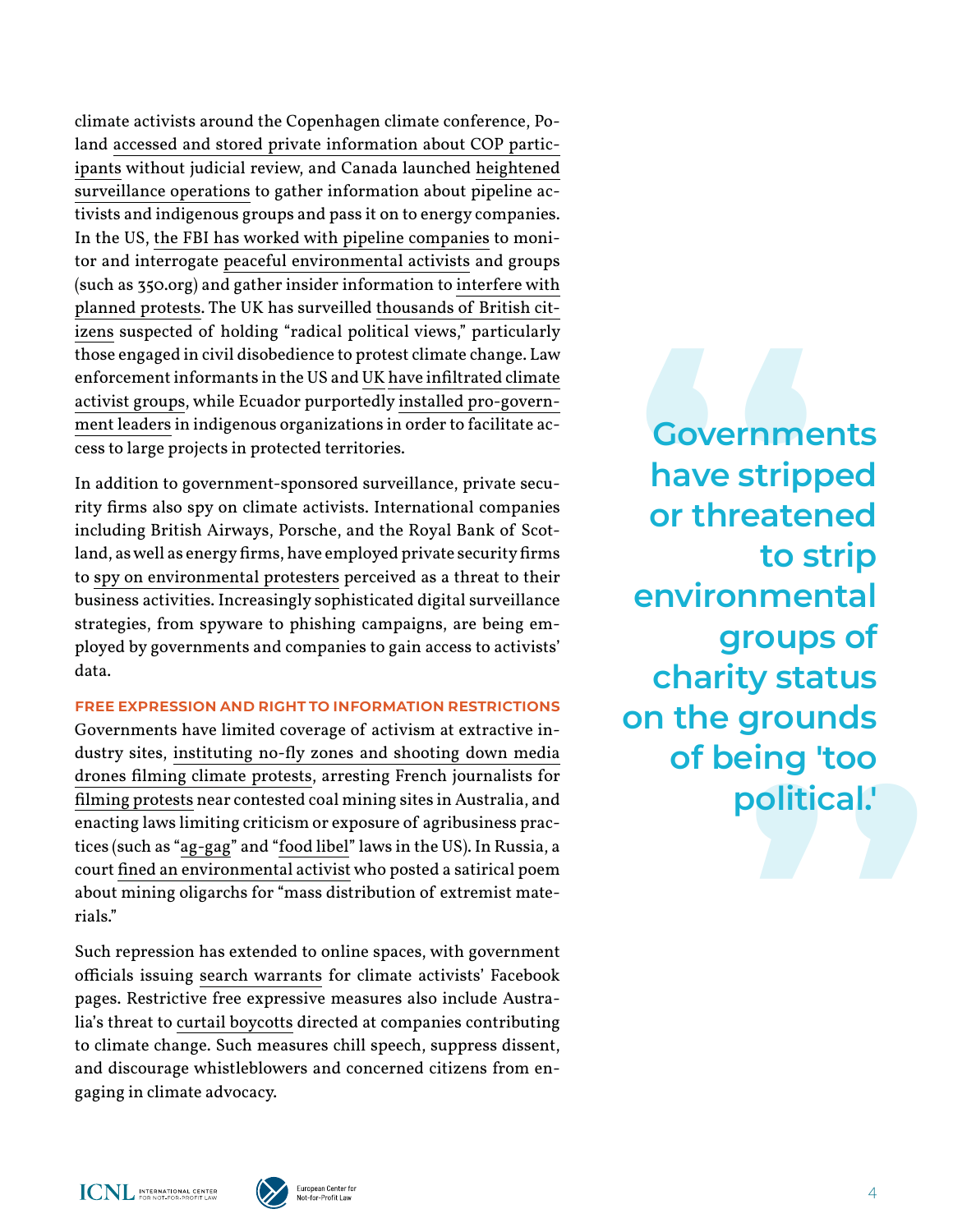### **THREATS TO PUBLIC PARTICIPATION**

**"SLAPPs"** Strategic Lawsuits against Public Participation (SLAPPs) have been levied against climate activists and environmental organizations challenging fossil fuel and extractive interests. These suits often charge activists under a range of typically baseless claims, including allegations of defamation, anti-racketeering, interfering with business, and conspiracy. Punitive, frivolous lawsuits by powerful industry actors against individuals and non-profits are designed to disincentivize and chill citizen engagement while draining resources.

For instance, Energy Transfer Partners, which owns a major stake in the Dakota Access Pipeline, [sought over \\$1 billion from Green](https://www.reuters.com/article/us-energy-transf-lawsuit/energy-transfer-sues-greenpeace-over-dakota-pipeline-idUSKCN1B2245)[peace](https://www.reuters.com/article/us-energy-transf-lawsuit/energy-transfer-sues-greenpeace-over-dakota-pipeline-idUSKCN1B2245) and other CSOs for "eco-terrorism" leading to financial losses (the case was dismissed, only to be [refiled in state court](https://apnews.com/c86795a2c7a64cb1b5c1f7e42c649dba)). [Exxon](https://www.climateliabilitynews.org/2017/10/19/climate-liability-oil-industry-intimidation/) has also initiated [legal actions](https://earthrights.org/blog/exxon-defeated-fraudsters-cannot-hide-behind-first-amendment/) against environmental groups and actors investigating its cover-up of the link between fossil fuel production and climate change. California Independent Petroleum Association [sued youth groups](https://www.biologicaldiversity.org/news/press_releases/2019/oil-industry-slapp-suit-02-15-2019.php) and the Center for Biological Diversity after they won protections against oil drilling, while [Resolute Forest Products](https://www.ciel.org/court-dismisses-slapp-environmental-activists/) filed a USD \$[276 million lawsuit](https://www.greenpeace.org/usa/resolute-case-dismissed/) against Greenpeace and other activists under the Racketeer Influenced and Corrupt Organizations (RICO) Act for advocacy against unsustainable logging practices.

SLAPPs are also common in the Global South, with coal mining companies bringing lawsuits against environmentalists in [South](https://www.business-humanrights.org/en/so-africa-victory-for-environmental-groups-as-slapp-suit-against-environmental-activist-is-withdrawn) [Africa,](https://www.business-humanrights.org/en/so-africa-victory-for-environmental-groups-as-slapp-suit-against-environmental-activist-is-withdrawn) and agribusiness and extractive companies suing activists in India, Indonesia, the Philippines, Thailand, and Malaysia. In a sample of reported SLAPPS in the Global South compiled by ICNL, more than 50% of cases were against environmental advocates. Targets of SLAPPs have included NGOs, journalists, indigenous and local communities, environmental experts, and members of the clergy.

**Curtailed participation in international climate conferences** Civil society has faced various barriers to access at the UN Climate Change Conference of Parties (COPs), including bureaucratic hurdles and increased surveillance by host governments. According to [CIVICUS,](https://www.civicus.org/documents/WeWillNotBeSilenced_eng_Nov19.pdf) civil society representatives attempting to attend UN climate meetings have been denied visas, deported, and harassed, even after receiving UN accreditation. More than [two dozen climate activists](https://www.reuters.com/article/us-climatechange-accord-civilliberties/activists-denied-access-to-poland-for-u-n-climate-talks-green-groups-say-idUSKBN1O70N6) headed to the COP

**gement<br>|raining<br>|ources.<br>|** Punitive,<br>
frivolous<br>
lawsuits by<br>
powerful **frivolous lawsuits by powerful industry actors against individuals and non-profits are designed to disincentivize and chill citizen engagement while draining resources.**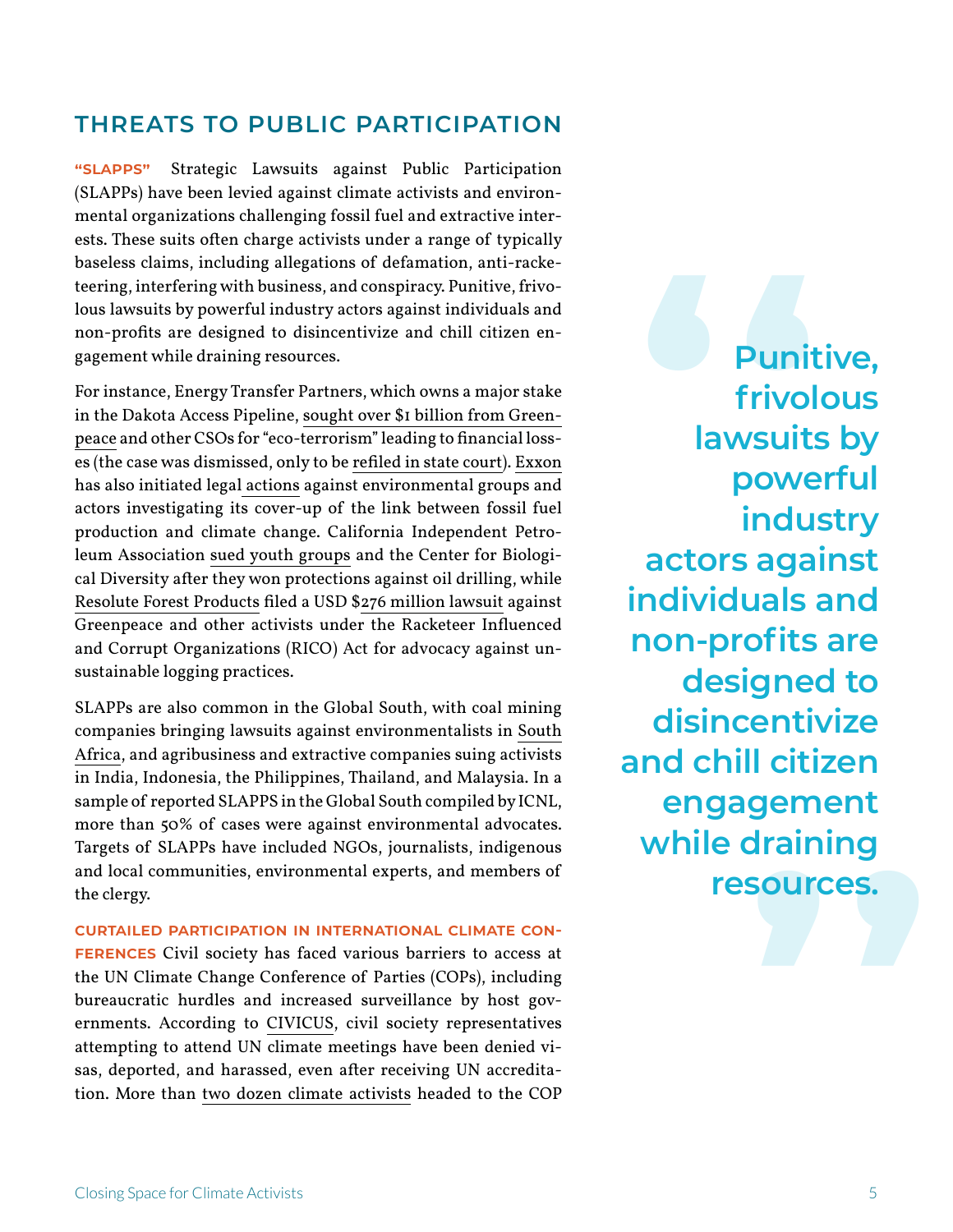24 summit in Katowice, Poland were deported or refused entry, while Qatar [deported two activists](https://www.arabianbusiness.com/activists-deported-after-doha-climate-protest-482029.html) after they held up a banner calling on Qatar to lead on tackling climate change during UN talks in Doha. The limitations and harassment faced by civil society in international climate negotiations stand in stark contrast to the direct role afforded to the [private sector](https://www.theguardian.com/environment/2019/sep/18/fossil-fuel-invite-only-forum-un-climate-summit) (particularly [fossil](https://www.theguardian.com/environment/2016/nov/07/marrakech-climate-talks-giving-the-fossil-fuel-lobby-a-seat-at-the-table)  [fuel companies](https://www.theguardian.com/environment/2016/nov/07/marrakech-climate-talks-giving-the-fossil-fuel-lobby-a-seat-at-the-table)).

**Limiting public input in large projects** Where public participation has been incorporated through environmental impact assessments and other input processes, governments have limited or fast-tracked approval procedures to eliminate citizen participation. In the US, President Trump has attempted to [fast](https://www.independent.co.uk/news/world/americas/trump-oil-gas-lease-drilling-grouse-energy-judge-ruling-public-land-a9366206.html)[track oil and gas leasing](https://www.independent.co.uk/news/world/americas/trump-oil-gas-lease-drilling-grouse-energy-judge-ruling-public-land-a9366206.html) by curbing public comment on regulatory decisions related to drilling, extraction, and [large-scale projects](https://www.nrdc.org/experts/sharon-buccino/proposed-nepa-rule-changes). In Ecuador, indigenous groups have noted the impossibility of meaningful [consultations](https://miningwatch.ca/blog/2019/8/23/shuar-arutam-people-ecuador-declare-territory-free-mining-reject-consultation?__cf_chl_jschl_tk__=0e3478b4d8a38eb00dfc8a193ac6fb497ee18e6b-1585151012-0-Aaw3VF54y-XM8tUZAVNEldFePC6M3_pcngVBu4y1hRypqCLDiWgqsOnWT-xEE074bqE58tN3JQl8oQJv69v9VRDGK6s-OMfgnso3gsPPdnxTuZwjRV-isFugPNRocb0iUm_HKfZx54Ov1-d3Rf5HiDhLoQlt0qIe6ZANUR6bve9DMzatrJVYEQjotaIF7Fo-iOAdmj8sAC9VB2bZH8xSvQL8KvZFbCpL9Q4VuVHrkFEfI27phrzDW7KmRY_DMdbywQKkj1nCKTzl76gQztWioDTWhBRHiQj3NIy7e8mQ9gCvHaNEG9wvnqSLWKjP8e6gqaViXE00kmAk8xGiV58x5U3xoalDkRO1RPG50m2YuP3KVpWNo4W-kYUH6Bpfvo78k2rH2KbfziV-5wfYMTUf0WI) in large extractive and infrastructure projects, which tend to proceed without their free, prior, and informed consent and in opposition to their interests. A proposed bill in [Ireland](https://myemail.constantcontact.com/Environmental-groups-shocked-at-proposed-planning-Bill.html?soid=1101987987876&aid=5EAo-oy6fUs) would have made it almost impossible to challenge planning decisions in the courts and hold public authorities and the Government to account. Countries such as [Bulgaria](http://bcnl.org/uploadfiles/documents/%40CSOSI%20Bulgaria%202017(1).pdf) have also limited civil society's ability to contest government decisions on projects of national importance through increased administrative hurdles and court fees.

# **OTHER FORMS OF HARASSMENT**

**PHYSICAL ATTACKS** Climate protesters regularly face violence and abuse from law enforcement officials. During the Dakota Access pipeline protests, 26 unarmed activists were hospitalized and more than [300 injured after officers used water cannons, teargas,](https://www.theguardian.com/us-news/2016/nov/21/dakota-access-pipeline-water-cannon-police-standing-rock-protest)  [and other "less-than-lethal" weapons](https://www.theguardian.com/us-news/2016/nov/21/dakota-access-pipeline-water-cannon-police-standing-rock-protest) on them in below-freezing weather. Reflecting a [global trend](https://www.globalwitness.org/en/campaigns/environmental-activists/enemies-state/) of killings against land and environmental defenders, the Philippines has one of the [high](https://www.globalwitness.org/en/campaigns/environmental-activists/enemies-state/)[est murder rates](https://www.globalwitness.org/en/campaigns/environmental-activists/enemies-state/) of those peacefully defending their land against mining, agribusiness, and coal projects. In Brazil, numerous [in](https://news.mongabay.com/2019/12/murders-of-indigenous-leaders-in-brazil-amazon-hit-highest-level-in-two-decades/)[digenous leaders protesting against illegal logging](https://news.mongabay.com/2019/12/murders-of-indigenous-leaders-in-brazil-amazon-hit-highest-level-in-two-decades/) have also been murdered.

**Stigmatization and terrorist labels** Governments and industry actors often vilify climate activists, labelling them as "foreign agents" (as in India, and the US under the [Foreign Agent](https://www.politico.com/newsletters/politico-influence/2019/09/25/van-grack-discusses-how-hes-running-the-fara-unit-480955)  [Registration Act](https://www.politico.com/newsletters/politico-influence/2019/09/25/van-grack-discusses-how-hes-running-the-fara-unit-480955) (FARA)), "communists," "anti-development,"

climate<br>|ctivists<br>|gether.<br>| **Weaponized social media – in the form of intimidation, bots, memes, and disinformation – has emerged as a dominant force for climate denial, and threatens to shut down online civic space for climate activists altogether.**

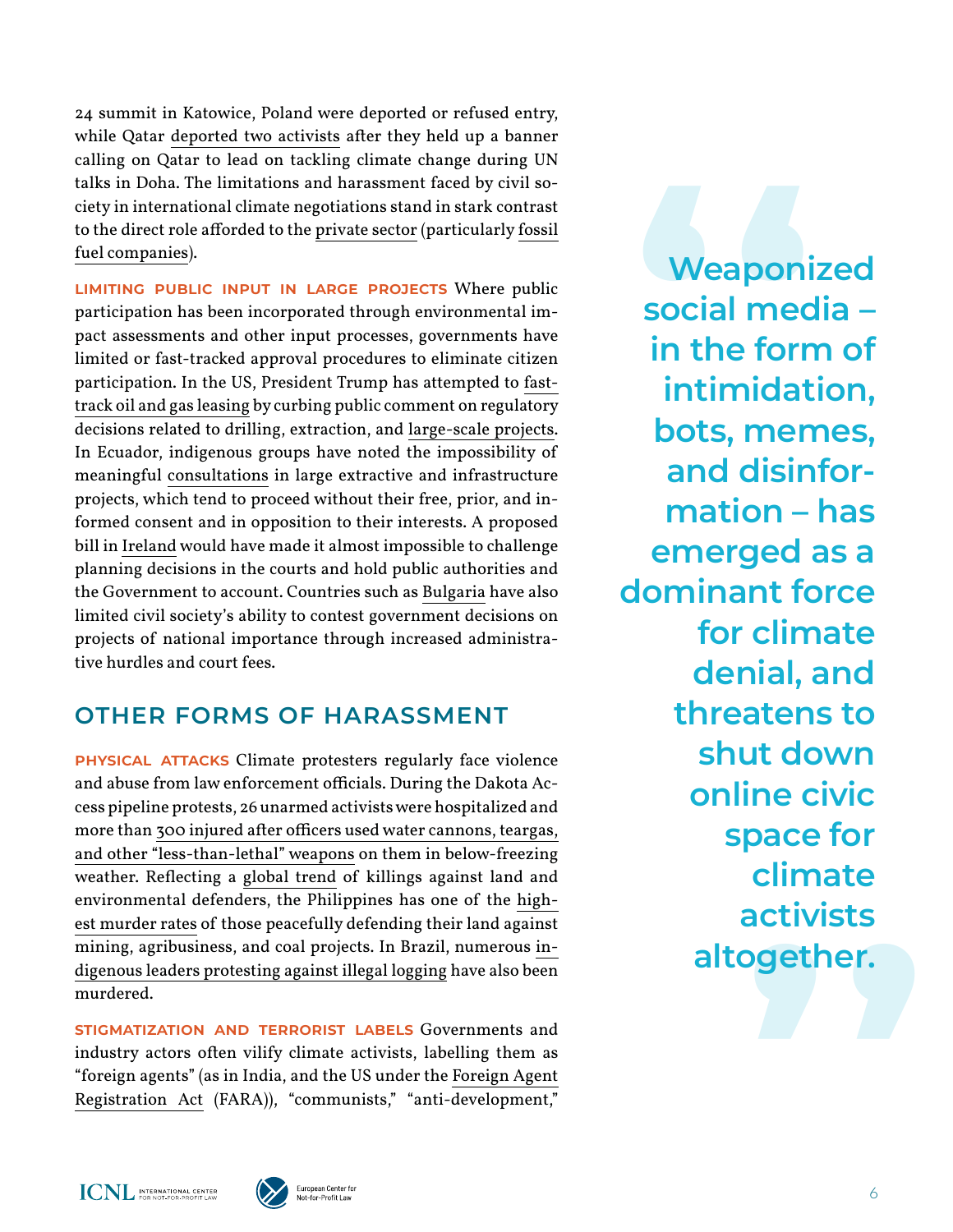"anti-national," "criminal," and, oftentimes, "terrorists." [Brazil](https://e360.yale.edu/features/why-brazils-new-president-poses-an-unprecedented-threat-to-the-amazon), the US, the UK, [France,](https://www.climatechangenews.com/2019/04/03/french-police-tap-counter-terrorism-unit-quell-climate-activists/) and Indonesia are among many countries who have treated climate and environmental activists as domestic, eco-, or "economic" terrorists (including groups such as [Greenpeace](https://www.theguardian.com/uk-news/2020/jan/17/greenpeace-included-with-neo-nazis-on-uk-counter-terror-list) and [Extinction Rebellion\)](https://www.theguardian.com/environment/2020/jan/27/terror-police-list-extinction-rebellion-shared-across-government).

Governments have accused activists of being anti-development or contributing to economic damage, as in Bulgaria, which attributed [investment losses](https://www.fhi360.org/sites/default/files/media/documents/resource-csosi-2018-report-europe-eurasia.pdf) to environmental groups. The [Brazilian government has accused NGOs](https://www.aljazeera.com/news/2019/08/brazil-groups-dispute-bolsonaro-claim-ngos-amazon-fires-190821193510317.html) of intentionally setting fires in the Amazon (more likely set by land grabbers and agroindustry) and prosecuted volunteer firefighters for arson in one case, exposing them to heightened risk of violent attacks as well as criminal penalties.

**Hate speech and trolling** Climate activists have to contend with [online hate](https://www.nbcnews.com/news/world/young-female-climate-activists-face-hateful-abuse-online-how-they-n1079376)  [speech and verbal abuse](https://www.nbcnews.com/news/world/young-female-climate-activists-face-hateful-abuse-online-how-they-n1079376), including misogynistic or racist commentary, often from far-right agitators on Facebook and Twitter. [Young female activists](https://www.usatoday.com/story/news/nation/2019/10/02/climate-change-activist-greta-thunberg-targeted-online-trolls/3843196002/) in particular have been targeted by online trolls, who coordinate harassment attacks, spam them with pornography, and even send death threats. These types of attacks seek to [intimidate activists](https://ap.ohchr.org/documents/dpage_e.aspx?si=A/HRC/41/41), destroy their credibility and legitimacy, and deny them the attention necessary for mobilization in the digital space. Many activists end up self-censoring, out of fear for their personal security. Weaponized social media – in the form of intimidation, [bots,](https://www.theguardian.com/technology/2020/feb/21/climate-tweets-twitter-bots-analysis) memes, and disinformation – has emerged as a dominant force for climate denial, and threatens to shut down online civic space for climate activists altogether.

# **CONCLUSION**

Harassment and threats to climate campaigners are likely to grow unless governments and private actors come together with civil society to address draconian laws and policies targeting protesters for legitimate assembly, expression, and civil disobedience actions. Regulators should repeal such measures and protect protesters and activists in abidance with international standards. Governments should also enact anti-SLAPP legislation to discourage the use of retaliatory lawsuits to chill public participation.

Climate change is a critical public policy issue – ever more so in the COVID-19 era – in which citizen engagement and participation is central, and should be encouraged. We urge all actors to respect people's rights to protest, to express themselves, and to participate in non-violent actions around climate.

*This briefer will be updated periodically. For more information, or if you have relevant examples or other insights to share, please contact [info@icnl.org](mailto:info@icnl.org).* 



This information material is wholly financed by the Government of Sweden. The Government of Sweden does not necessarily share the opinions here within expressed. The author bears the sole responsibility for the content.